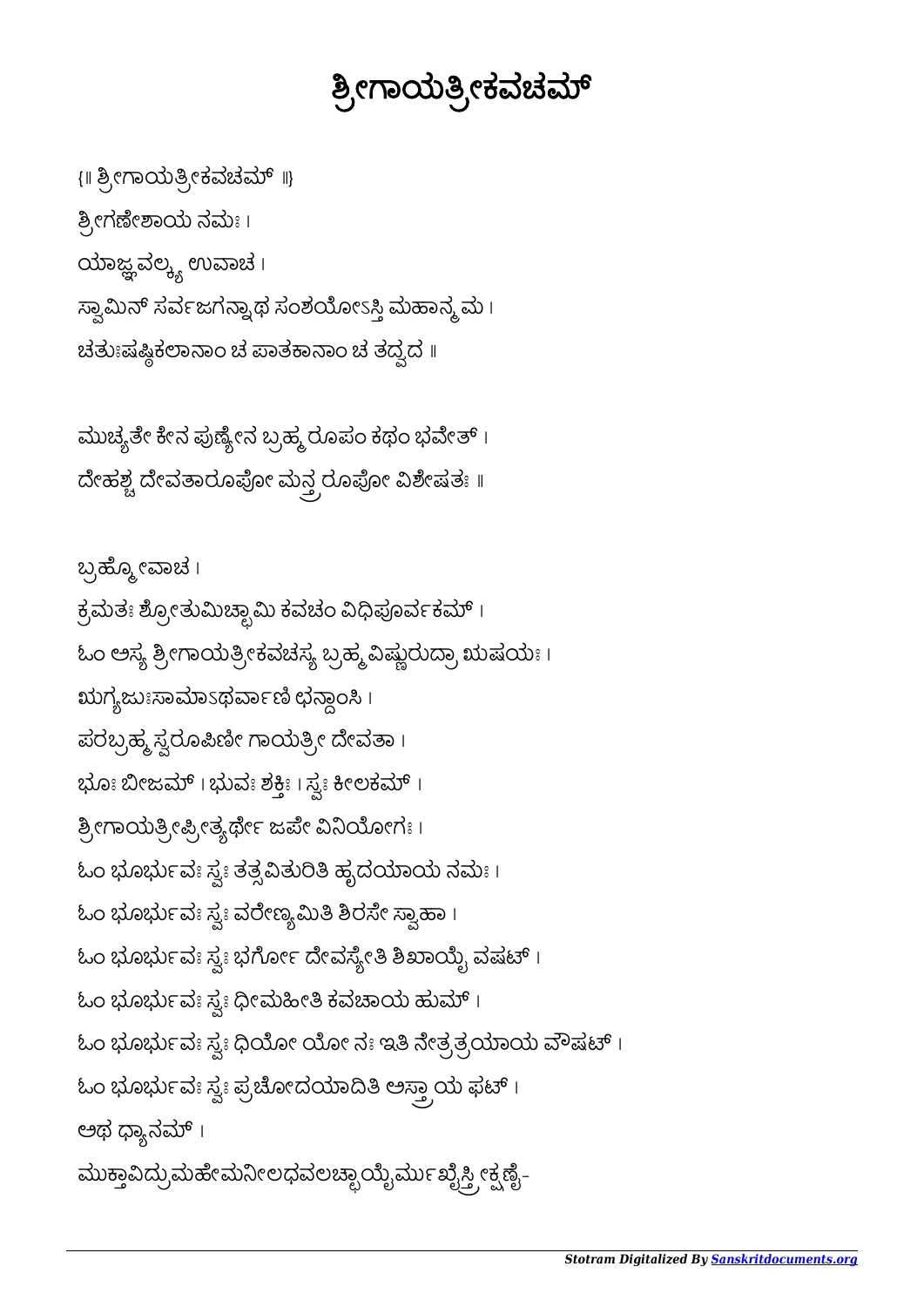ಯು೯ಕ್ತಾಮಿನ್ದುನಿಬದ್ದರತ್ನಮುಕುಟಾಂ ತತ್ತ್ವಾರ್ಥವರ್ಣಾತ್ಮಿ ಕಾಮ್ । ಗಾಯತ್ರೀಂ ವರದಾಭಯಾಙ್ಕುಶಕಶಾಂ ಶುಭ್ರಂ ಕಪಾಲಂ ಗುಣಂ ಶಂಖ, ಚಕ್ರಮಥಾರವಿನ್ದುಯುಗಲಂ ಹಸ್ತೈರ್ವಹನ್ತೀಂ ಭಜೇ ॥

ಓಂ ಗಾಯತ್ರೀ ಪೂರ್ವತಃ ಪಾತು ಸಾವಿತ್ರೀ ಪಾತು ದಕ್ಷಿಣೇ । ಬ್ರಹ್ಮ ವಿದ್ಯಾ ತು ಮೇ ಪಶ್ಚಾದುತ್ತರೇ ಮಾಂ ಸರಸ್ವತೀ ॥ ೧॥

ಪಾವಕೀಂ ಚೆ ದಿಶಂ ರಕ್ಷ್ಮೇತ್ಪಾವಕೋಜ್ಞ್ನಲಶಾಲಿನೀ। ಯಾತುಧಾನೀಂ ದಿಶಂ ರಕ್ಷೀದ್ಯಾತುಧಾನಗಣಾರ್ದಿನೀ ॥ ೨॥

ಪಾವಮಾನೀಂ ದಿಶಂ ರಕ್ಷೇತ್ಪವಮಾನವಿಲಾಸಿನೀ। ದಿಶಂ ರೌದ್ರೀಮವತು ಮೇ ರುದ್ರಾಣೀ ರುದ್ರರೂಪಿಣೀ ॥ ೩ ॥

ಊರ್ಧ್ವಂ ಬ್ರಹ್ಮಾಣೀ ಮೇ ರಕ್ಷೀದಧಸ್ತಾದ್ವೈಷ್ಣವೀ ತಥಾ । ಏವಂ ದಶ ದಿಶೋ ರಕ್ಷೀತ್ಸರ್ವತೋ ಭುವನೇಶ್ವರೀ ॥ ೪॥

ತತ್ಸದಂ ಪಾತು ಮೇ ಪಾದೌ ಜಂಘೇ ಮೇ ಸವಿತುಃ ಪದಮ್ । ವರೇಣ್ಯಂ ಕಟಿದೇಶಂ ತು ನಾಭಿಂ ಭರ್ಗಸ್ತಥೈವ ಚ ॥ ೫॥

ದೇವಸ್ಯ ಮೇ ತು ಹೃದಯಂ ಧೀಮಹೀತಿ ಗಲಂ ತಥಾ। ಧಿಯೋ ಮೇ ಪಾತು ಜಿಹ್ವಾಯಾಂ ಯಃ ಪದಂ ಪಾತು ಲೋಚನೇ ॥ ೬ ॥

ಲಲಾಟೇ ನಃ ಪದಂ ಪಾತು ಮೂರ್ದ್ದಾನಂ ಮೇ ಪ್ರಚೋದಯಾತ್ । ತದ್ವರ್ಣಃ ಪಾತು ಮೂರ್ದ್ದಾನಂ ಸಕಾರಃ ಪಾತು ಭಾಲಕಮ್ ॥ ೭॥

ಚಕ್ಸುಷೀ ಮೇ ವಿಕಾರಸ್ತು ಶ್ರೋತ್ರಂ ರಕ್ಷೇತ್ತು ಕಾರಕಃ ।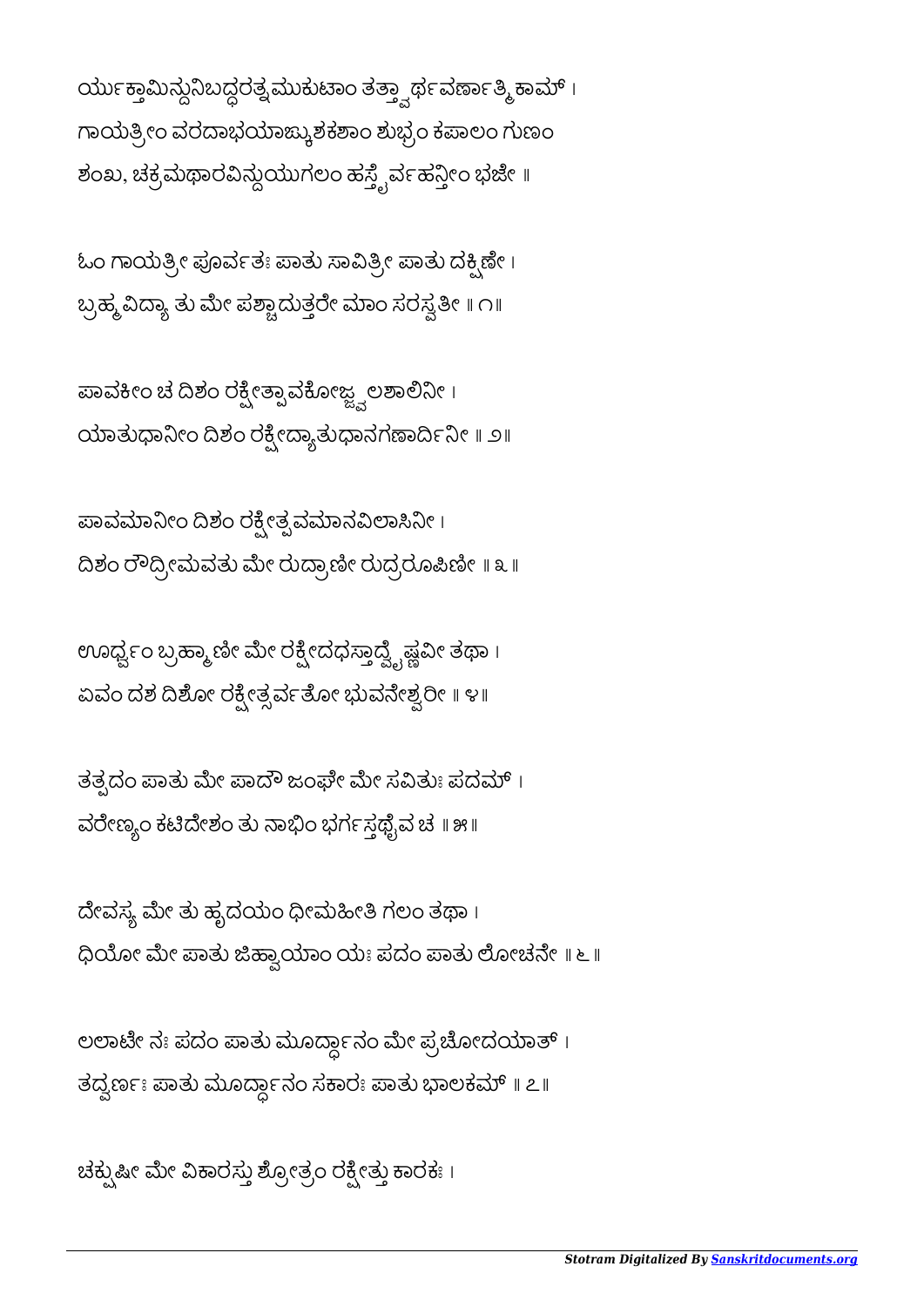ನಾಸಾಪುಟೇ ವಕಾರೋ ಮೇ ರೇಕಾರಸ್ತು ಕಪೋಲಯೋಃ ॥ ೮ ॥

ಣಿಕಾರಸ್ತ್ವಧರೋಷ್ಣೇ ಚ ಯಂಕಾರಸ್ತ್ವಧರೋಷ್ಗಕೇ । ಆಸ್ಯಮಧ್ಯೇ ಭಕಾರಸ್ತು ಗೋ೯ಕಾರಶ್ಚಿಬುಕೇ ತಥಾ ॥ ೯ ॥

ದೇಕಾರಃ ಕಣ್ಣದೇಶೇ ಚ ವಕಾರಃ ಸ್ಯನ್ಗದೇಶಯೋಃ । ಸ್ಯಕಾರೋ ದಕ್ಷಿಣಂ ಹಸ್ತಂ ಧೀಕಾರೋ ವಾಮಹಸ್ತಕೇ ॥ ೧೦॥

ಮಕಾರೋ ಹೃದಯಂ ರಕ್ಷೇದ್ಧಿಕಾರೋ ಜಠರಂ ತಥಾ। ಧಿಕಾರೋ ನಾಭಿದೇಶಂ ತು ಯೋಕಾರಸ್ತು ಕಟಿದ್ವಯಮ್ ॥ ೧೧॥

ಗುಹ್ಯಂ ರಕ್ತತು ಯೋಕಾರ ಊರು ಮೇ ನಃ ಪದಾಕ್ಸರಮ್ । ಪ್ರಕಾರೋ ಜಾನುನೀ ರಕ್ಷ್ಮೇಚ್ಚೋಕಾರೋ ಜಂಘದೇಶಯೋಃ ॥ ೧೨॥

ದಕಾರೋ ಗುಲ್ಪದೇಶಂ ತು ಯಾತ್ಕಾರಃ ಪಾದಯುಗ್ಮಕಮ್। ಜಾತವೇದೇತಿ ಗಾಯತ್ರೀ ತ್ರ್ಯಮ್ಬೆಕೇತಿ ದಶಾಕ್ಷ್ಮರಾ ॥ ೧೩ ॥

ಸರ್ವತಃ ಸರ್ವದಾ ಪಾತು ಆಪೋಜ್ಯೋತೀತಿ ಷೋಡಶೀ। ಇದಂ ತು ಕವಚಂ ದಿವ್ಯಂ ಬಾಧಾಶತವಿನಾಶಕಮ್ ॥ ೧೪॥

ಚತುಃಷಷ್ಠಿಕಲಾವಿದ್ಯಾಸಕಲೈಶ್ವರ್ಯಸಿದ್ದಿದಮ್ । ಜಪಾರಮ್ಬೇ ಚ ಹೃದಯಂ ಜಪಾನ್ತೇ ಕವಚಂ ಪಠೇತ್ ॥ ೧೫॥

<sub>್ತಿ</sub> ೕಗೋಬ್ರಾಹ್ಮಣಮಿತ್ರಾದಿದ್ರೋಹಾದ್ಯಖಿಲಪಾತಕ್<u>ಬ</u>ೇ । ಮುಚ್ಯತೇ ಸರ್ವಪಾಪೇಭ್ಯಃ ಪರಂ ಬ್ರಹ್ಮಾಧಿಗಚ್ಛತಿ ॥ ೧೬ ॥